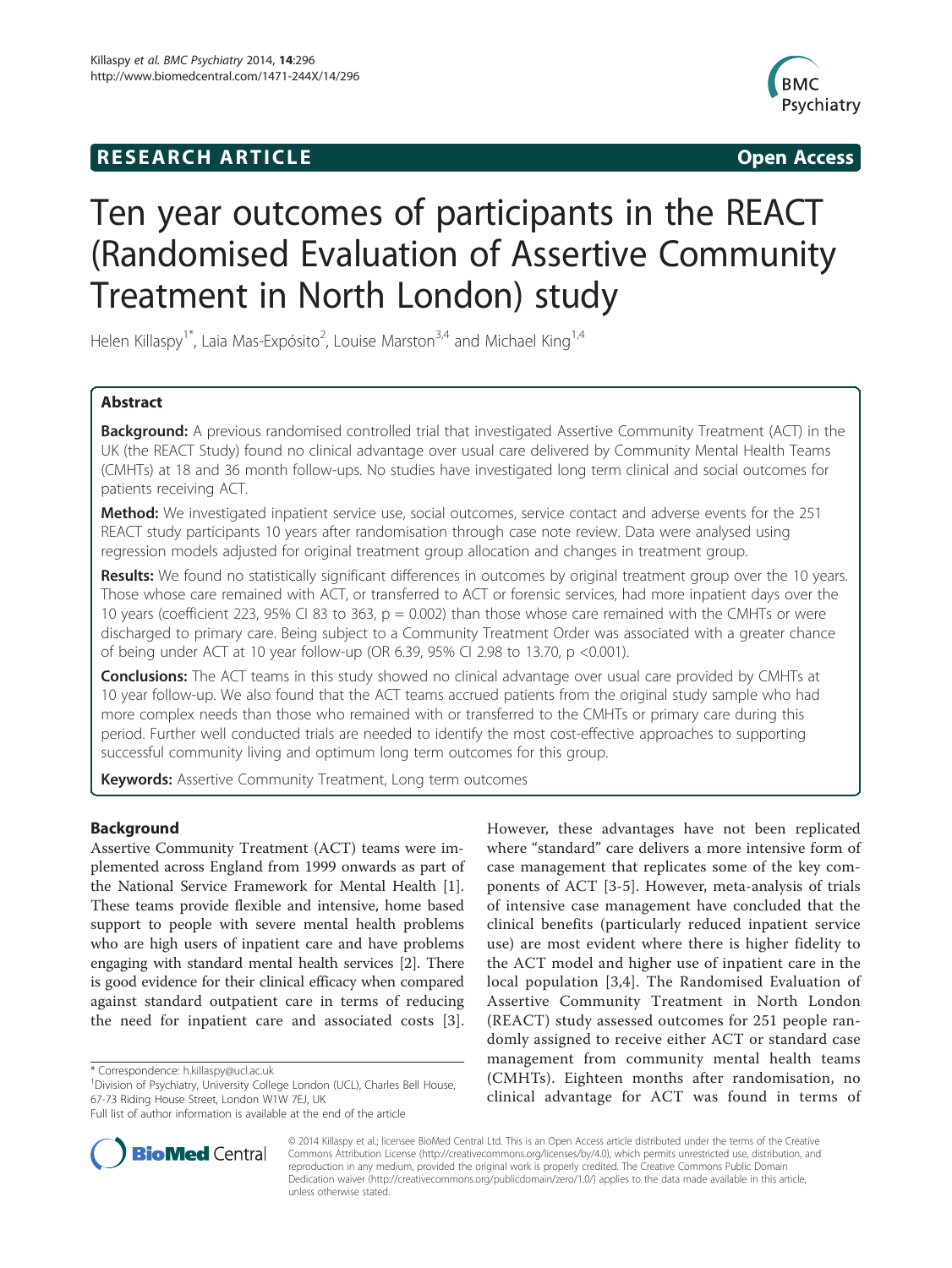inpatient service use, but ACT patients were more satisfied and better engaged with services [\[5\]](#page-5-0). A further follow-up 18 months after the trial ended (at 36 months) replicated these main results, though by then 20 of the original ACT and 20 original CMHT participants had changed study arms [[6](#page-5-0)]. Selection criteria for participants in the REACT study included high use of inpatient care and the comparison CMHTs had high fidelity for only one of the key ACT components (offering a time unlimited service).

Given that we had previously found no difference in inpatient service use between participants receiving ACT and comparison CMHT services at 18 and 36 month follow-up, the wisdom of further follow-up could be questioned. However, no studies of ACT have investigated outcomes beyond 36 months and it is not known whether receipt of this more intensive support might lay foundations for a better life course and less need for inpatient services, with benefits being manifest some years later. Furthermore, the most recent Cochrane review of intensive case management advised that studies of ACT should also assess specific social outcomes (such as employment) rather than assessing social function using standardised measures [[3\]](#page-5-0).

The aim of this study was to investigate whether ACT was associated with better long term clinical and social outcomes and the predictors of ongoing need for ACT. We therefore investigated inpatient service use and social outcomes for participants in the REACT study 10 years after randomisation. We expected that many participants would have changed from their original treatment allocation by this point and that this would need to be accounted for in our analysis. Although the teams did not use any standardised criteria for transfers, in order for an ACT patient to be accepted by a CMHT (that provides less intensive support than the ACT teams) or discharged to primary care, we felt it reasonable to assume that they would have stabilised (be better engaged and causing less concern to the ACT team). Similarly, patients who transferred from a CMHT to the ACT team were likely to be those where there were ongoing difficulties in engagement, concerns about risk and recurrent admissions to hospital. We were also aware that some patients would have been transferred to forensic services due to the severity of these issues. A transfer of care variable reflecting this was therefore included in our statistical models. We also investigated predictors of remaining in ACT or being transferred to forensic services at 10 year follow-up in order to identify factors associated with ongoing use of these more intensive services.

The original REACT study and the further follow-up studies were approved by the Camden & Islington Community and Royal Free Hospital Research Ethics Committee (Ref. 99/93).

## Method

The REACT study was carried out with full adherence to CONSORT guidelines for the management of randomised controlled trials. The methods and results 18 months after randomisation have been reported elsewhere [\[7\]](#page-5-0). In brief, the 251 participants were recruited from all CMHTs in the London boroughs of Camden and Islington between July 1999 and July 2002. They were high users of inpatient care (at least 100 consecutive inpatient days or at least five admissions within the past two years; or at least 50 consecutive inpatient days or at least three admissions within the past year) who were living independently and whom the CMHTs had found problematic to engage over at least the previous 12 months. There were no differences between the two groups in clinical or social functioning at baseline.

Since including only consenting participants would render the results irrelevant to the service users most likely to be referred for ACT, the Research Ethics Committee approved randomisation and collection of case note and key informant data on all participants, whether or not they agreed to participate in the research interviews. Participants were randomly allocated on an equal basis to the care of one of the two local ACT teams or to continue with their CMHT. The fidelity of the ACT teams was independently assessed using the Dartmouth Assertive Community Treatment Scale [[8\]](#page-5-0) during the REACT study and found to be high for one team, "ACT like" for the other [[7\]](#page-5-0) and low for the CMHTs [[9\]](#page-5-0).

LME (co-author) collected data on participants' contact with services, inpatient service use, use of the Mental Health Act and adverse events (deaths, incidents of selfharm, violence, imprisonment, homelessness and loss of contact with services) over the 10 years since randomisation. Details of employment/other occupation (supported employment/courses) and use of supported accommodation over the 10 years were also gathered as well as their current involvement in social/leisure activities and contact with family. Data were collected from paper and electronic case notes (implemented across the local mental health services in 2006) except for three participants who had moved out of the area and four participants whose care had been transferred to forensic mental health services. These participants' data were gathered from their care co-ordinators by email or telephone. For a further two participants, no follow-up data could be collected as both paper and electronic records were missing.

#### Participant flows

The original REACT study required 250 participants to detect a difference of 60 (SD 169) bed days between the ACT and CMHT groups with 80% power. Of 251 study participants recruited, 127 were allocated to ACT and 124 to CMHT care. Eighteen months after randomisation,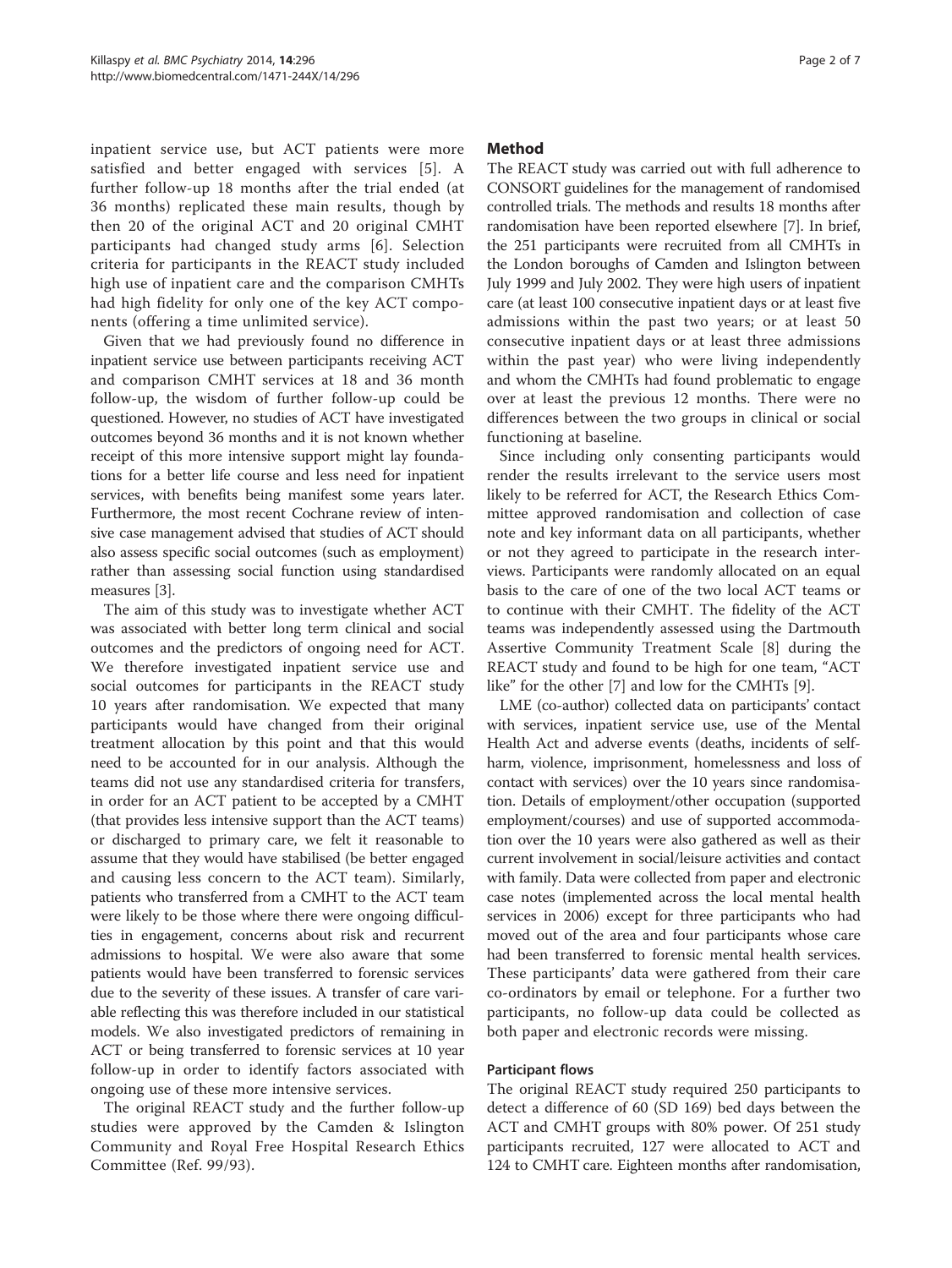three ACT and four CMHT participants had died and one CMHT participant had emigrated, so primary outcome data for the original trial were available for 124 ACT and 119 CMHT participants. Ten years after randomisation, a further 17 ACT and 13 CMHT participants had died and 8 ACT and 2 CMHT participants had emigrated or Cere out of contact with mental health services. Hence 10 year outcome data were available for 99 ACT and 104 CMHT participants. Forty-three of the original ACT participants had been transferred back to the care of a CMHT, 4 had been transferred to forensic services and 8 had been discharged to primary care between the 18 month and 10 year follow-up. Of the CMHT participants, 23 had been transferred to an ACT team, 2 had been transferred to forensic services and 17 had been discharged to primary care during this period. See Figure 1 for further details.

## Data analysis

Our first analysis investigated whether participants in the REACT study who were randomised to receive ACT

required less inpatient care over the 10 year follow-up period than those randomised to receive CMHT care. The total number of inpatient days used over the 10 years was compared using a generalised estimating equation (GEE) that was able to account for the fact that participants who died or emigrated during the 10 years would not have data available for collection at all follow-up time points. The model included participants' total inpatient days used at 36 month and 10 year follow-up. Standard errors were created using bootstrapping with 5000 replications. Variables entered into the model included the original treatment allocation at recruitment into the trial (ACT or CMHT), inpatient days prior to recruitment into the trial (to control for those who were very high users of inpatient care [ACT median 441 (IQR 222, 834); CMHT median 445 (IQR 264, 773)], and a binary time varying variable that took into account changes in participants' treatment between the end of the trial at 18 month follow-up and 10 year follow-up, as explained in the background  $(0 = those who had remained in the CMHT,$ 

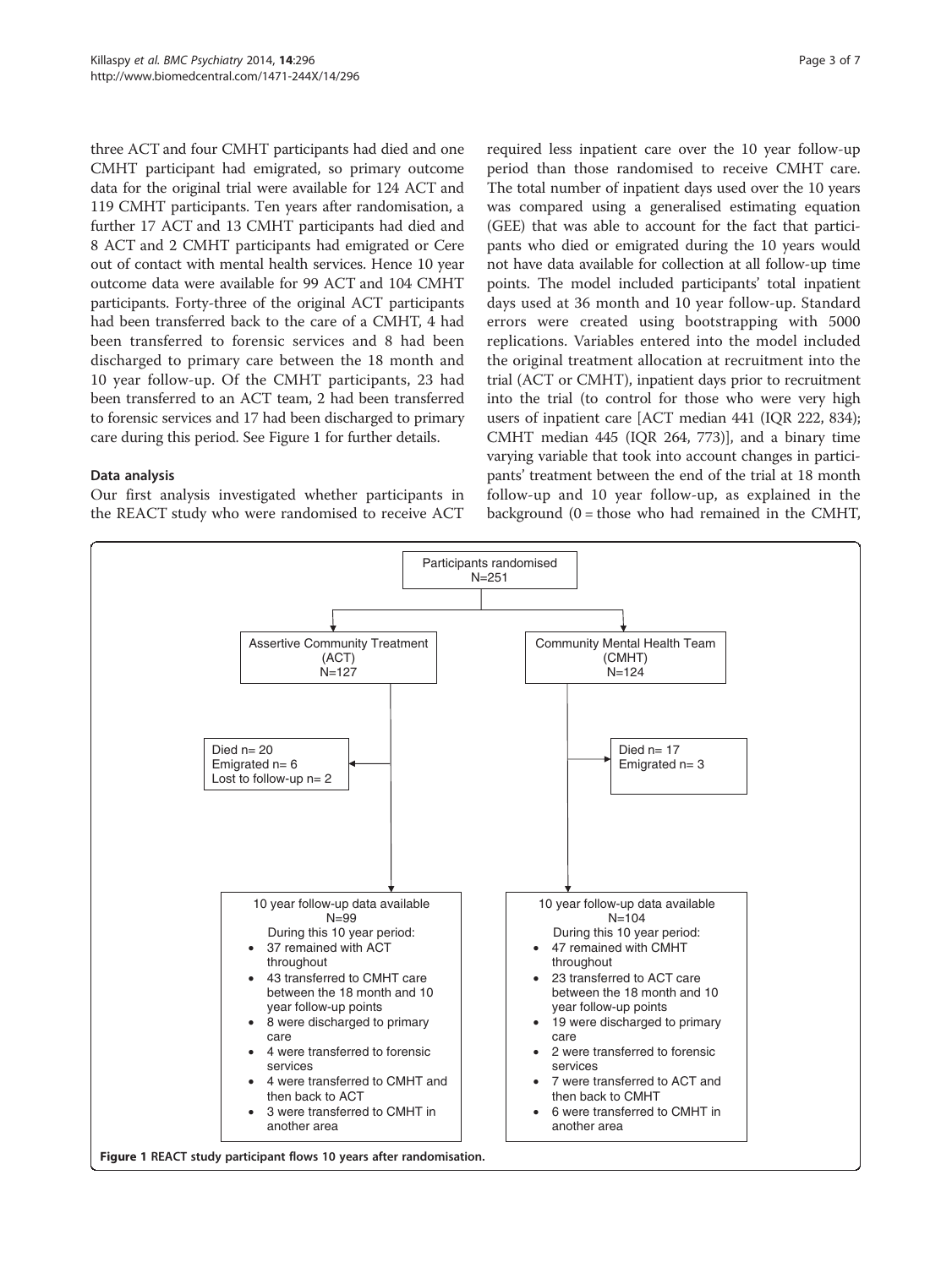<span id="page-3-0"></span>transferred from ACT to CMHT or been discharged from ACT or CMHT to primary care;  $1 =$  those who had remained in ACT, transferred to ACT from primary care or a CMHT or transferred to forensic services from an ACT team or CMHT).

We also investigated social outcomes at the 10 year follow-up point (employed or in supported employment or enrolled on an educational or vocational course; involved in social and/or leisure activities; having contact with family) using logistic regression. A variable for the treat-

Table 1 Ten year outcomes for REACT study participants by original treatment allocation

| Outcome                                            | <b>Assertive community treatment</b> |         |            | Community mental health team |                |               |
|----------------------------------------------------|--------------------------------------|---------|------------|------------------------------|----------------|---------------|
|                                                    | $N = 99$                             |         |            | $N = 104$                    |                |               |
| Inpatient service use                              | Mean (SD)                            | Median  | <b>IQR</b> | Mean (SD)                    | Median         | <b>IQR</b>    |
| Total inpatient days                               | 1049 (1037)                          | 671     | 301, 1515  | 948 (950)                    | 592            | 256, 1333     |
| Total admissions                                   | 6(5)                                 | 5       | 2, 8       | 5(4)                         | 5              | 2, 7          |
| Days per admission                                 | 236 (422)                            | 119     | 70, 286    | 215 (304)                    | 124            | 64, 239       |
| Involuntary admissions                             | 4(4)                                 | 3       | 1, 6       | 4(4)                         | $\overline{4}$ | 2,6           |
| <b>Admissions</b>                                  | N                                    |         | n (%)      | N                            |                | n(%)          |
| Any admission                                      | 99                                   | 90 (91) |            | 104                          | 93 (89)        |               |
| Number of admissions                               | 99                                   |         |            | 104                          |                |               |
| 1 admission                                        |                                      |         | 14(14)     |                              |                | 7(7)          |
| 2 admissions                                       |                                      |         | 6(6)       |                              | 8(8)           |               |
| $> 2$ admissions                                   |                                      |         | 70 (71)    |                              |                | 78 (75)       |
| Involuntary                                        | 99                                   | 84 (85) |            | 104                          | 92 (88)        |               |
| Intensive Care Unit                                | 99                                   | 24 (24) |            | 104                          | 28 (27)        |               |
| Low Secure Unit                                    | 99                                   | 2(2)    |            | 104                          | 0(0)           |               |
| Medium Secure Unit                                 | 99                                   | 6(6)    |            | 104                          | 5(5)           |               |
| High Secure Unit                                   | 99                                   | 1(1)    |            | 104                          | 0(0)           |               |
| Supervised discharge*                              | 93                                   |         | 23(25)     | 99                           |                | 21(21)        |
| Social outcomes                                    | N                                    |         | n (%)      | N                            |                | n(%)          |
| Currently in employment or other occupation        | 99                                   |         | 31(31)     | 104                          |                | 39 (38)       |
| Any employment or occupation 36 months to 10 years | 99                                   |         | 61(62)     | 104                          |                | 59 (57)       |
| Currently involved in social or leisure activities | 81                                   |         | 38 (47)    | 80                           |                | 30(38)        |
| Currently in contact with family                   | 84                                   |         | 60 (71)    | 85                           |                | 50 (59)       |
| Currently living in supported accommodation        | 99                                   |         | 39 (39)    | 104                          |                | 52 (50)       |
| Any supported accommodation last 10 years          | 99                                   |         | 64 (65)    | 104                          |                | 58 (56)       |
| <b>Adverse events</b>                              | N                                    |         | n (%)      | N                            |                | n(%)          |
| Lost to follow-up <sup>a</sup>                     | 83                                   |         | 8(10)      | 76                           |                | 12 (16)       |
| Homelessness                                       | 99                                   |         | 20(20)     | 104                          |                | 23(22)        |
| Physical assault on another person <sup>b</sup>    | 99                                   |         | 51 (52)    | 104                          |                | 62 $(60)^{c}$ |
| Physical assault on a stranger                     | 99                                   |         | 26 (26)    | 104                          |                | 22(21)        |
| Sexual offence                                     | 99                                   |         | 11(11)     | 104                          |                | 20 (19)       |
| Arson                                              | 99                                   |         | 12(12)     | 103                          |                | 13(13)        |
| Prison                                             | 99                                   |         | 19 (19)    | 104                          |                | 29 (28)       |
| Deliberate self-harm (DSH)                         | 99                                   |         | 23 (23)    | 104                          |                | 30 (29)       |
| Recurrent DSH <sup>d</sup>                         | 99                                   |         | 8(8)       | 104                          |                | 7(7)          |

\* Supervised discharge = Community Treatment Order or Section 25 of the Mental Health Act (1983).

a Lost to follow-up defined as no face-to-face contacts between staff and clients in previous three months (this variable is not measured over the last 10 years). by the victim could be known to the perpetrator or a strang <sup>b</sup>The victim could be known to the perpetrator or a stranger.

<sup>c</sup>The most serious assault was one incident of manslaughter.

<sup>d</sup>Recurrent deliberate self-harm defined as at least five episodes in two years.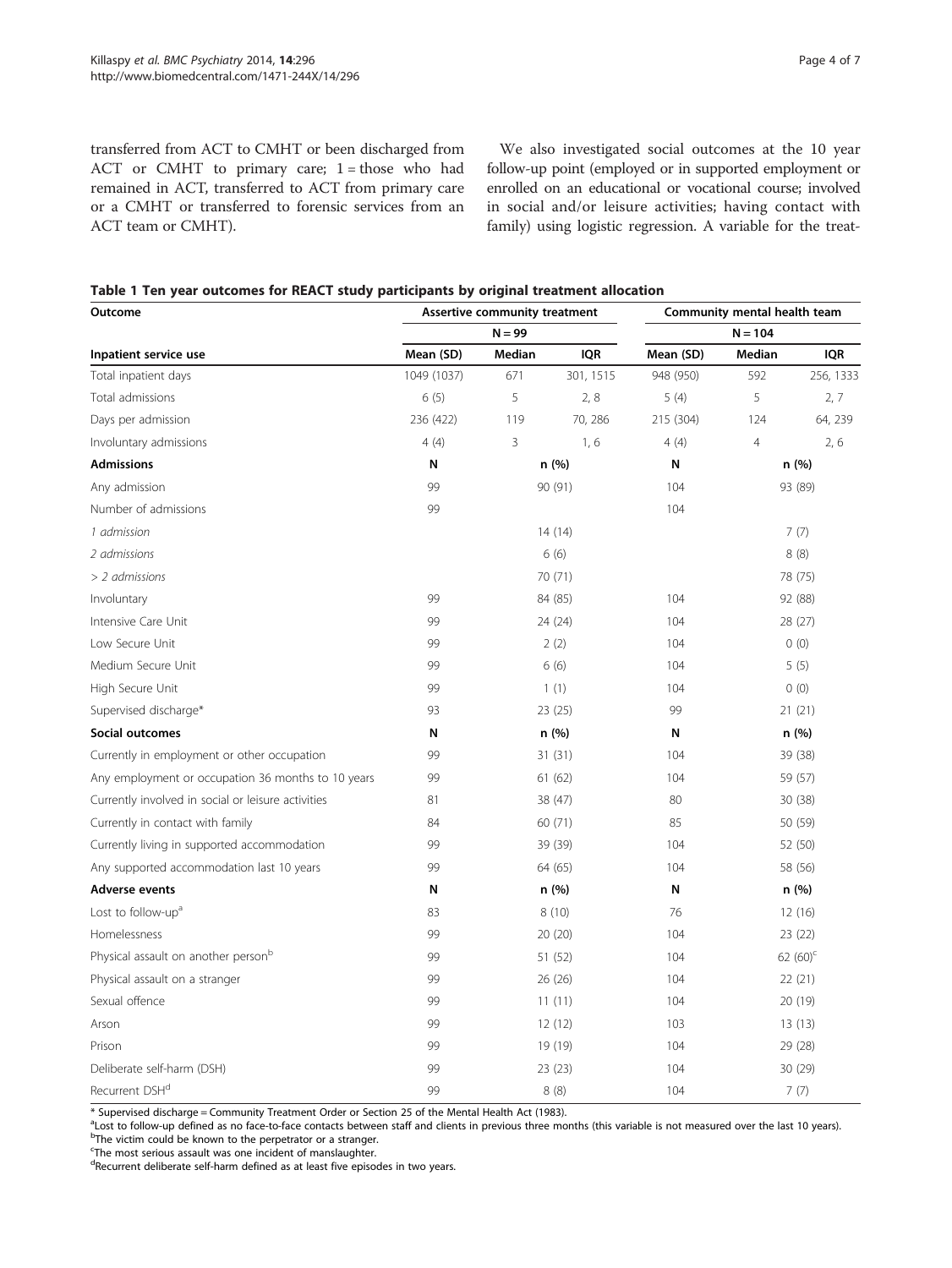|                                       | Coefficient | <b>Bootstrap SE</b> | 95% CI             |       |
|---------------------------------------|-------------|---------------------|--------------------|-------|
| Randomised to ACT                     | $-34.61$    | 51.16               | $(-179.30.110.09)$ | 0.639 |
| Stayed with or transferred to ACT     | 223.01      | 71.38               | (83.10, 362.92)    | 0.002 |
| Inpatient days prior to randomisation | 0.19        | 0.072               | (0.05, 0.33)       | 0.009 |

Table 2 Linear regression with generalised estimated equation of total inpatient days used over the 10 years after randomisation into REACT study

ment being received at 36 month follow-up  $(0 = \text{CMHT})$ or primary care,  $1 = ACT$  or forensic) was included in the model along with a similar binary change of treatment variable (as described above) to account for subsequent transfers between services (time invariant, 36 months to 10 years). Transfers of care between 36 month and 10 year follow-up were included rather than between 18 month and 10 year follow-up because social outcome data were only collected at 36 month and ten year follow-up. Due to low numbers of people employed or engaged in social or leisure activities at 10 year follow-up, these three variables were combined.

Factors associated with being under the care of an ACT team or forensic service at 10 year follow-up were also investigated using logistic regression. Univariate analysis was used to identify variables for inclusion in these models.

#### Results

Descriptive data on all 10 year outcomes are shown in Table [1](#page-3-0) by original treatment allocation.

Our first analysis found that the initial randomisation group (ACT or CMHT) was not statistically significantly associated with total inpatient bed days over the 10 year period (see Table 2). However, those whose care remained with or transferred to ACT or forensic services during the 10 years (change variable group 1) used more inpatient days on average than those whose care remained under the CMHT, transferred from ACT to CMHT or were discharged to primary care (change variable group 0). Having been an inpatient for more days prior to randomisation was also associated with a higher number of inpatient days over the 10 years.

None of the social outcomes assessed at 10 year followup were associated with treatment group at 36 months or change in treatment group from 36 months to 10 years (see Table 3).

Two factors were found to be associated with being in ACT or forensic care at 10 years. Those randomised to ACT originally were more likely to remain in ACT or be in forensic care at 10 years than those allocated to CMHT care originally (OR 2.89, 95% CI 1.49 to 5.60, p = 0.002). Those who were on a Community Treatment Order (CTO) at 10 year follow-up were more likely to be under ACT or forensic care at this point than those who were not on a CTO (OR 6.39, 95% CI 2.98 to 13.70, p < 0.001).

## Discussion and conclusions

We found no significant difference in 10 year outcomes for participants of the REACT study. Our findings therefore concurred with our previous results at 18 months and 36 months. After the original study ended, the ACT teams continued to acquire patients from the original REACT study sample who were allocated to CMHT care, whose needs were complex (difficult to engage in treatment and requiring recurrent admissions due to the severity of their symptoms and risk profile) and to transfer or discharge those who had stabilised. This probably explains why inpatient bed use was higher for those who remained with/transferred to ACT during the 10 years compared to those who remained with/transferred to CMHT. This is further supported by our finding that one of the two factors associated with being under the ACT team at 10 years was being on a CTO. Alternatively, ACT teams are perhaps more likely to admit their patients, to use CTOs, and to refer them to forensic services than CMHTs. However, given that the threshold for admission in inner London is high and that the ACT teams do not hold gatekeeping responsibility for admissions to inpatient or forensic services, this seems unlikely (gatekeeping of admissions to general inpatient services is the responsibility of the local crisis resolution teams and admissions to forensic services are usually directed by the criminal justice system or agreed after assessment by a forensic psychiatrist). It is however possible that the finding that those randomised to ACT originally were more likely to remain in ACT or be in forensic care at 10 year follow-up

Table 3 Logistic regression: social outcomes at 10 year follow-up for participants of the REACT study

|                                                                                     | Odds ratio           | 95% CI       | р    |
|-------------------------------------------------------------------------------------|----------------------|--------------|------|
| Employed/course/social/leisure                                                      |                      |              |      |
| ACT at 36 months                                                                    | (0.53, 2.08)<br>1.05 |              | 0.88 |
| Stayed with or transferred to<br>ACT (36 months to 10 years<br>after randomisation) | 0.62                 | (0.31, 1.25) | 0.18 |
| <b>Family contact</b>                                                               |                      |              |      |
| ACT at 36 months                                                                    | 1.65                 | (0.82, 3.32) | 0.16 |
| Stayed with or transferred to<br>ACT (36 months to 10 years<br>after randomisation) | 1.10                 | (0.53, 2.26) | 0.81 |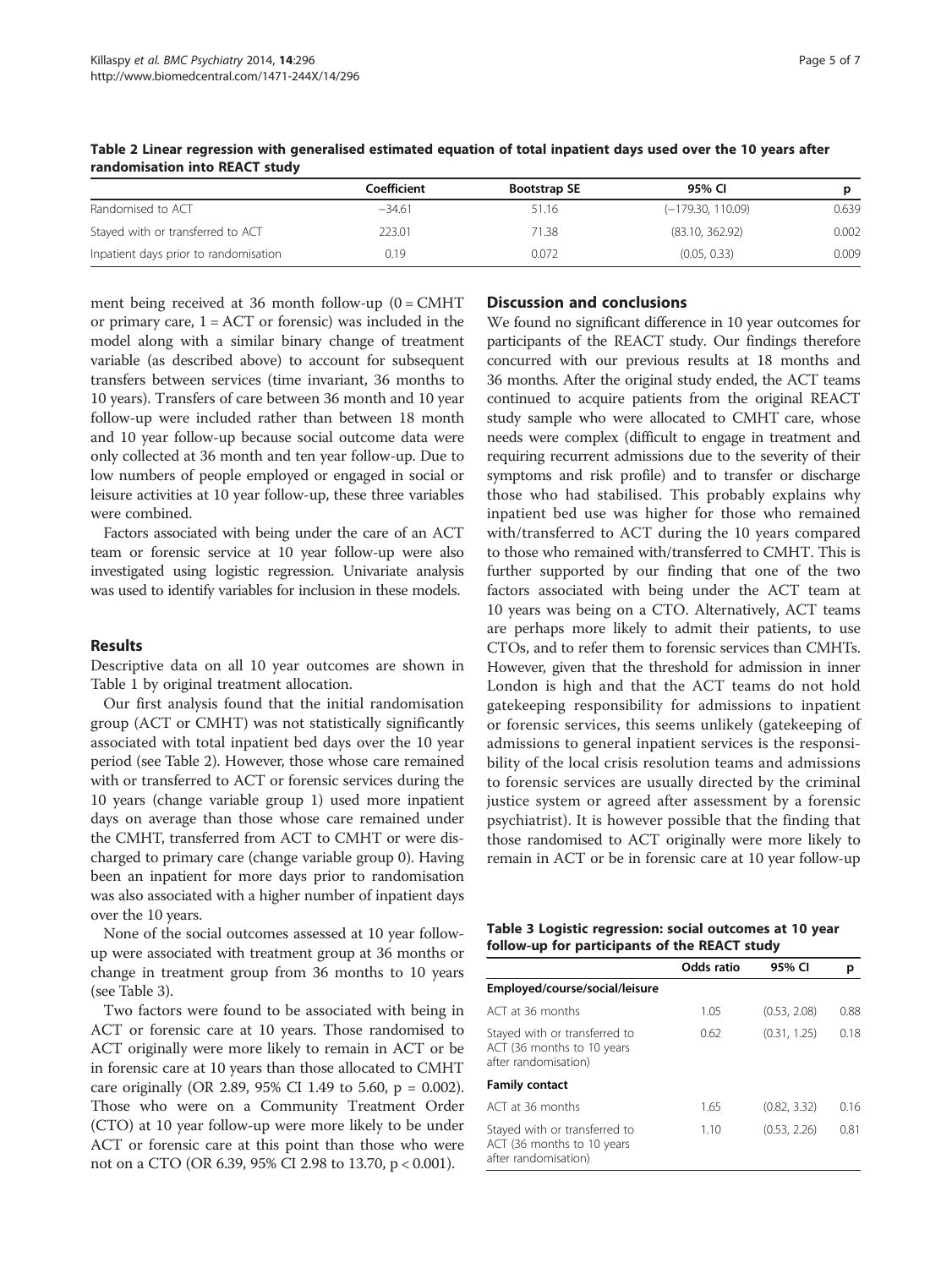<span id="page-5-0"></span>could have been due to ACT staff being reluctant to discharge clients who they had managed to engage with.

This study has an important limitation that needs to be considered when interpreting the results. Data were gathered from case notes and are therefore dependent on the quality of recording of events by staff. However, our data on inpatient service use are likely to be accurate due to the considerable administrative infrastructure in the NHS that primarily focuses on recording admission and discharge data and the legal requirement for this for detained patients. Since a very high proportion of patients in this study were involuntarily admitted, it is reasonable to assume that these data are robust. Similarly, the need for clinicians to ensure accurate recording of risk incidents means that our data on adverse events is also likely to be reliable. However, the recording of information on social outcomes is not subject to such close scrutiny and it is therefore possible that these were not recorded as accurately in the case notes. We may therefore have underestimated social gains that patients made, though we have no reason to suspect that this information would have been recorded differently by ACT and CMHT staff. A further limitation is that the study was carried out in one area of North London and the results may therefore not generalise to other settings and service contexts [10].

Our findings should not be interpreted as conclusive evidence that ACT does or does not "work", but they do highlight the difficult task facing ACT teams and the ongoing need for specialist services for people with severe, longer term mental health problems. In keeping with our original assumption, it appears that after the trial ended, the ACT teams continuously accrued people with complex psychosis; around one quarter of those originally allocated to CMHT care required transfer to ACT. In addition, around one third of those originally allocated to ACT did not stabilise adequately for transfer to CMHT or primary care. The ACT teams were also taking on new clients who were not participants in the original REACT study but who met the original criteria (high users of inpatient care, with recurrent disengagement from CMHT care). There is now considerable disinvestment in ACT teams in England; many are being disbanded or reconfigured into a more "dilute" version of the ACT model which adheres less strictly to ACT model fidelity and delivers fewer of the key components [11]. Hybrid approaches that combine features of ACT and standard case management are popular in some European countries with similar mental health systems to the UK [12] but no trials investigating their efficacy have been carried out to date. There is ongoing international debate about whether ACT should devolve back to a more generic case management model in the UK [[13-15\]](#page-6-0). What is certainly clear is that investment in community teams that are adequately

resourced to deliver evidence based treatment and support to those with the most complex severe mental health problems is required. Further well conducted trials are needed to identify the most clinically effective approaches that can support successful community living and optimum long term outcomes for this group, whether this is through traditional ACT or other models of care.

#### Competing interests

The authors declare that they have no competing interests.

#### Authors' contributions

HK, LMas and MK conceived and designed the study. LMas gathered the data. HK, MK and LM agreed the approach to data analysis which LM carried out. All authors contributed to the interpretation of the results, the drafting of the manuscript and gave their approval for its publication.

#### Author details

<sup>1</sup> Division of Psychiatry, University College London (UCL), Charles Bell House, 67-73 Riding House Street, London W1W 7EJ, UK. <sup>2</sup>Research Associate, Research Unit, Centre d'Higiene Mental Les Corts, c/Numància 103-105 Baixos, 08029 Barcelona, Spain. <sup>3</sup>Research Department of Primary Care and Population Health, UCL Medical School, London NW3 2PF, UK. <sup>4</sup>UCL PRIMENT Clinical Trials Unit, UCL Medical School, Upper 3rd Floor, Royal Free Campus, Rowland Hill Street, London NW3 2PF, UK.

#### Received: 24 September 2014 Accepted: 14 October 2014 Published online: 24 October 2014

#### References

- 1. Department of Health: National Service Framework for Mental Health. London: DH; 1999.
- 2. Department of Health: Mental Health Policy Implementation Guide, Assertive Community Treatment Teams. London: DH; 2001.
- 3. Dieterich M, Irving CB, Park B, Marshall M: Intensive case management for severe mental illness. Cochrane Database Syst Rev 2010, 10:CD007906.
- 4. Burns T, Catty J, Dash M, Roberts C, Lockwood A, Marshall M: Use of intensive case management to reduce time in hospital in people with severe mental illness: systematic review and meta-regression. BMJ 2007, 335:336.
- 5. Killaspy H, Bebbington P, Blizard R, Johnson S, Nolan F, Pilling S, King M: REACT: A Randomised Evaluation of Assertive Community Treatment in North London. BMJ 2006, 332:815–819.
- 6. Killaspy H, Kingett S, Bebbington P, Blizard R, Johnson S, Nolan F, Pilling S, King M: Randomised evaluation of assertive community treatment: 3 year outcomes. Br J Psychiatry 2009, 195:81-82.
- 7. Wright C, Burns T, James P, Billings J, Johnson S, Muijen M, Priebe S, Ryrie I, Watts J, White I: Assertive community treatment teams in London: Models of Operation. Pan London Assertive Community treatment Study Part I. Br J Psychiatry 2003, 183:132-138.
- 8. Teague GB, Bond GR, Drake RE: Program fidelity in assertive community treatment: Development and use of a measure. Am J Orthopsychiatry 1998, 68:216–232.
- 9. Killaspy H, Johnson S, Pierce B, Bebbington P, Pilling S, Nolan F, King M: A mixed methods analysis of interventions delivered by assertive community treatment and community mental health teams in the REACT trial. Soc Psychiatry Psychiatr Epidemiol 2009, 44:532–540. doi:10.1007/s00127-008-0472-4.
- 10. Burns T: End of the road for treatment-as-usual studies? Br J Psychiatry 2009, 195:5–6.
- 11. Mental Health Strategies: 2011/12 National Survey of Investment in Adult Mental Health Services. London: Report prepared for Department of Health, Mental Health Strategies; 2012.
- 12. Drukker M, Maarschalkerweerd M, Bak M, Driessen G, Campo JA, De Bie A, Poddighe G, van Os J, Delespaule P: A real-life observational study of the effectiveness of FACT in a Dutch mental health region. BMC Psychiatry 2008, 8:93. doi:10.1186/1471-244X-8-93.